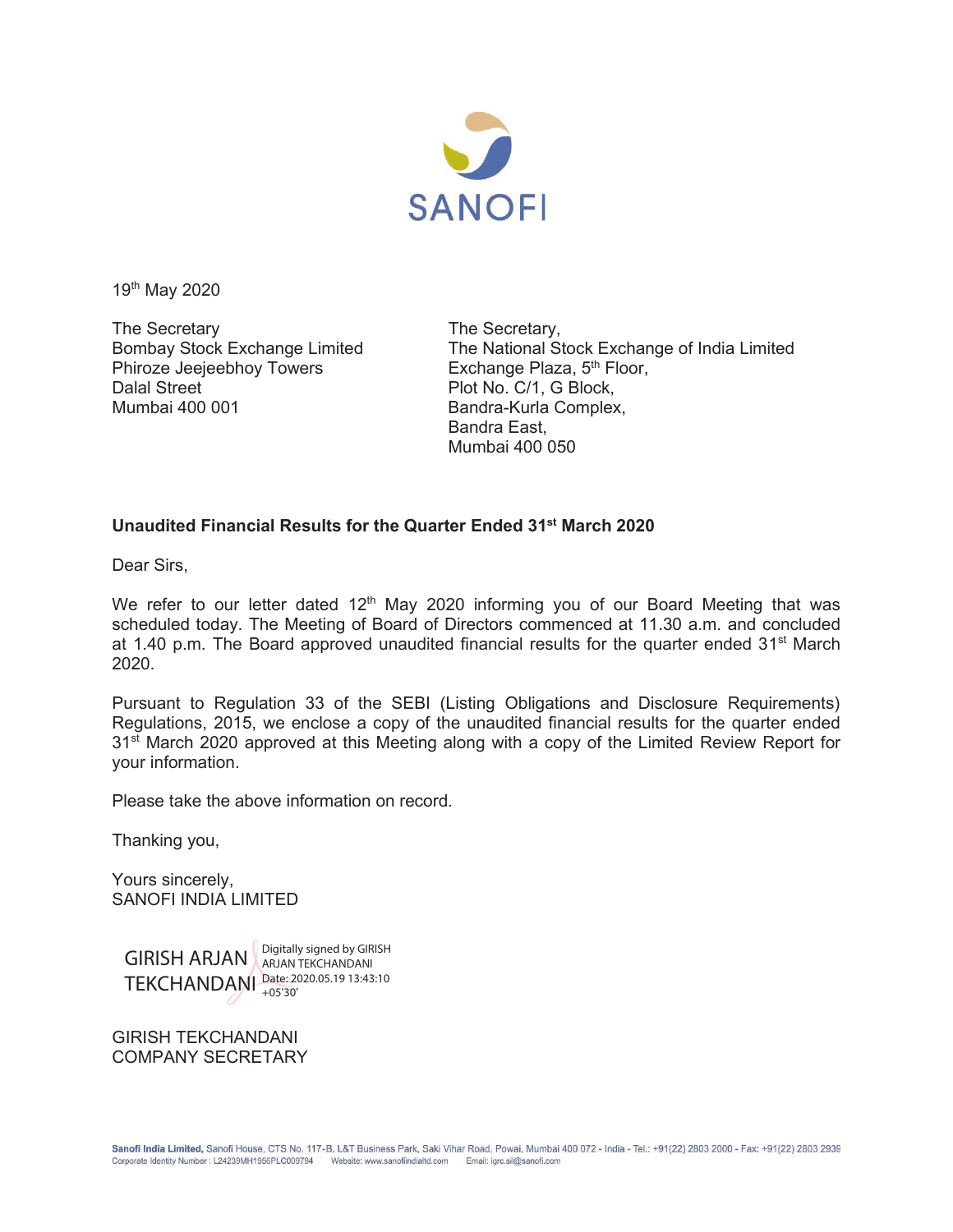# Price Waterhouse & Co Chartered Accountants LLP

To The Board of Directors Sanofi India Limited Sanofi House, CTS No. 117-B, L&T Business Park, Saki Vihar Road, Powai, Mumbai – 400 072

- 1. We have reviewed the unaudited financial results of Sanofi India Limited (the "Company") for the quarter ended March 31, 2020 which are included in the accompanying Statement of Unaudited Financial Results for the quarter ended March 31, 2020 (the "Statement"). The Statement has been prepared by the Company pursuant to Regulation 33 of the SEBI (Listing Obligations and Disclosure Requirements) Regulations, 2015, as amended (the "Listing Regulations, 2015"), which has been digitally signed by us for identification purposes. The Statement is the responsibility of the Company's management and has been approved by the Board of Directors. Our responsibility is to issue a report on the Statement based on our review.
- 2. We conducted our review in accordance with the Standard on Review Engagement (SRE) 2410, "Review of Interim Financial Information Performed by the Independent Auditor of the Entity" issued by the Institute of Chartered Accountants of India. This Standard requires that we plan and perform the review to obtain moderate assurance as to whether the Statement is free of material misstatement.
- 3. A review is limited primarily to inquiries of company personnel and analytical procedures applied to financial data and thus provides less assurance than an audit. We have not performed an audit and accordingly, we do not express an audit opinion.
- 4. Based on our review conducted as above, nothing has come to our attention that causes us to believe that the Statement has not been prepared in all material respects in accordance with the applicable Accounting Standards prescribed under Section 133 of the Companies Act, 2013 and other recognised accounting practices and policies and has not disclosed the information required to be disclosed in terms of Regulation 33 of the Listing Regulations, 2015 including the manner in which it is to be disclosed, or that it contains any material misstatement.

### Emphasis of Matter

5. We draw your attention to Note 5 to the Statement of Unaudited Financial Results for the quarter ended March 31, 2020, which describes the management's assessment of the impact of events arising upon the outbreak of Coronavirus (Covid-19) on the business operations of the Company. The management believes that no adjustments are required in the financial results as it does not impact the current quarter, however, in view of the various preventive measures taken (such as complete lock-down restrictions by the Government of India, travel restrictions etc.) and highly uncertain economic environment, a definitive assessment of the impact on the subsequent periods is highly dependent upon circumstances as they evolve. Our conclusion is not modified in respect of this matter.

> For Price Waterhouse & Co Chartered Accountants LLP Firm Registration Number: 304026E/E-300009

| ASHA       |  |
|------------|--|
| RAMANATHAN |  |

Digitally signed by ASHA RAMANATHAN Date: 2020.05.19 13:24:02 +05'30'

 Asha Ramanathan Partner Place: Mumbai Membership Number: 202660 Date: May 19, 2020 UDIN: 20202660AAAAAZ4904

*Price Waterhouse & Co Chartered Accountants LLP, Nesco IT Building III, 8th Floor, Nesco IT Park Nesco Complex, Gate No. 3 Western Express Highway, Goregaon East, Mumbai — 400 063* 

*T: +91(22) 61198000, F: +91 (22) 61198799* 

Registered office and Head office: Plot No. Y-14, Block EP, Sector V, Salt Lake Electronic Complex, Bidhan Nagar, Kolkata 700 091

Price Waterhouse & Co. (a Partnership Firm) converted into Price Waterhouse & Co Chartered Accountants LLP (a Limited Liability Partnership with LLP identity no: LLPIN AAC-4362) with effect from July 7, 2014. Post its conversion to Price Waterhouse & Co Chartered Accountants LLP, its ICAI registration number is 304026E/E-300009 (ICAI registration number before conversion was 304026E)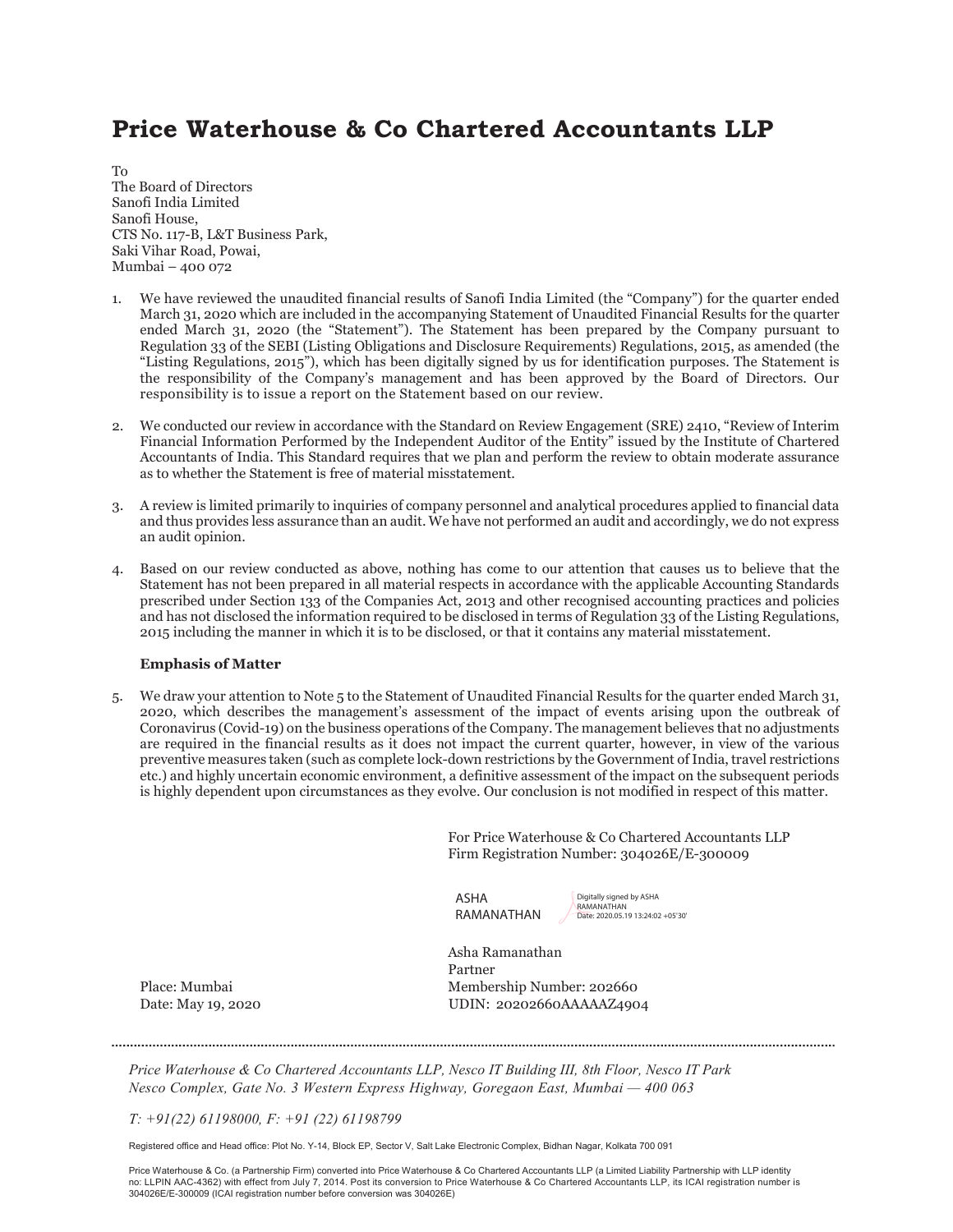### SANOFI INDIA LIMITED

Registered Office : Sanofi House,C.T.S No - 117-B, L & T Business Park, Saki Vihar Road, Powai, Mumbai 400 072. Corporate Identity Number: L24239MH1956PLC009794 Tel no: (91-22) 28032000 Fax No: (91-22) 28032846 Website: www.sanofiindialtd.com

#### STATEMENT OF UNAUDITED FINANCIAL RESULTS FOR THE QUARTER ENDED MARCH 31, 2020

| ₹ in Million                                                                                                                                                                                                                                                                                   |                                                       |                                                    |                                                  |                                                    |
|------------------------------------------------------------------------------------------------------------------------------------------------------------------------------------------------------------------------------------------------------------------------------------------------|-------------------------------------------------------|----------------------------------------------------|--------------------------------------------------|----------------------------------------------------|
| <b>Particulars</b>                                                                                                                                                                                                                                                                             | Quarter<br>ended<br>31.03.2020<br>(Unaudited)         | Quarter<br>ended<br>31.12.2019<br>(Audited)        | Quarter<br>ended<br>31.03.2019<br>(Unaudited)    | Year<br>ended<br>31.12.2019<br>(Audited)           |
| 1. Revenue from Operations                                                                                                                                                                                                                                                                     | 7,845                                                 | 8,263                                              | 7,173                                            | 30,706                                             |
| 2. Other Income                                                                                                                                                                                                                                                                                | 295                                                   | 248                                                | 230                                              | 941                                                |
| 3. Total Income $(1+2)$                                                                                                                                                                                                                                                                        | 8,140                                                 | 8,511                                              | 7,403                                            | 31,647                                             |
| 4. Expenses<br>(a) Cost of Materials Consumed<br>(b) Purchases of stock in trade<br>(c) Changes in inventories of finished goods, stock in trade and work in progress<br>(d) Employee benefits expense<br>(e) Finance costs<br>(f) Depreciation and amortisation expense<br>(g) Other expenses | 2,422<br>1,187<br>(207)<br>1,203<br>5<br>207<br>1,473 | 2,301<br>1,227<br>75<br>1,150<br>3<br>215<br>1,728 | 2,127<br>1,330<br>(378)<br>1,036<br>261<br>1,520 | 8,636<br>4,815<br>23<br>4,497<br>3<br>999<br>6,082 |
| <b>Total Expenses</b>                                                                                                                                                                                                                                                                          | 6,290                                                 | 6,699                                              | 5,896                                            | 25,055                                             |
| 5. Profit before exceptional item and tax (3-4)                                                                                                                                                                                                                                                | 1,850                                                 | 1,812                                              | 1,507                                            | 6,592                                              |
| 6. Exceptional item (Refer note 4)                                                                                                                                                                                                                                                             | (504)                                                 | (199)                                              | $\overline{\phantom{a}}$                         | (593)                                              |
| 7. Profit before tax (5-6)                                                                                                                                                                                                                                                                     | 1,346                                                 | 1,613                                              | 1,507                                            | 5,999                                              |
| 8. Tax expense<br><b>Current Tax</b><br>Deferred Tax                                                                                                                                                                                                                                           | 535<br>(43)                                           | 724<br>(84)                                        | 590<br>(12)                                      | 2,276<br>(419)                                     |
| 9. Profit for the period (7-8)                                                                                                                                                                                                                                                                 | 854                                                   | 973                                                | 929                                              | 4,142                                              |
| 10. Other comprehensive income (OCI) (Net of Tax)                                                                                                                                                                                                                                              | (37)                                                  | (165)                                              | $\overline{\phantom{a}}$                         | (165)                                              |
| 11. Total comprehensive income for the period $(9+10)$                                                                                                                                                                                                                                         | 817                                                   | 808                                                | 929                                              | 3,977                                              |
| 12. Paid-up equity share capital (Face Value of ₹ 10 per share)                                                                                                                                                                                                                                | 230                                                   | 230                                                | 230                                              | 230                                                |
| 13. Other equity                                                                                                                                                                                                                                                                               |                                                       |                                                    |                                                  | 24,193                                             |
| 14. Basic and diluted earnings per share (not annualised)                                                                                                                                                                                                                                      | 37.08                                                 | 42.26                                              | 40.34                                            | 179.85                                             |

RAJARAM NARAYANAN Date: 2020.05.19 12:33:58 +05'30' Digitally signed by RAJARAM NARAYANAN

ASHA RAMANATHAN Digitally signed by ASHA RAMANATHAN

The statutory auditors have digitally signed this statement for identification purposes only and this Statement should be read in conjunction with the review report dated May 19, 2020